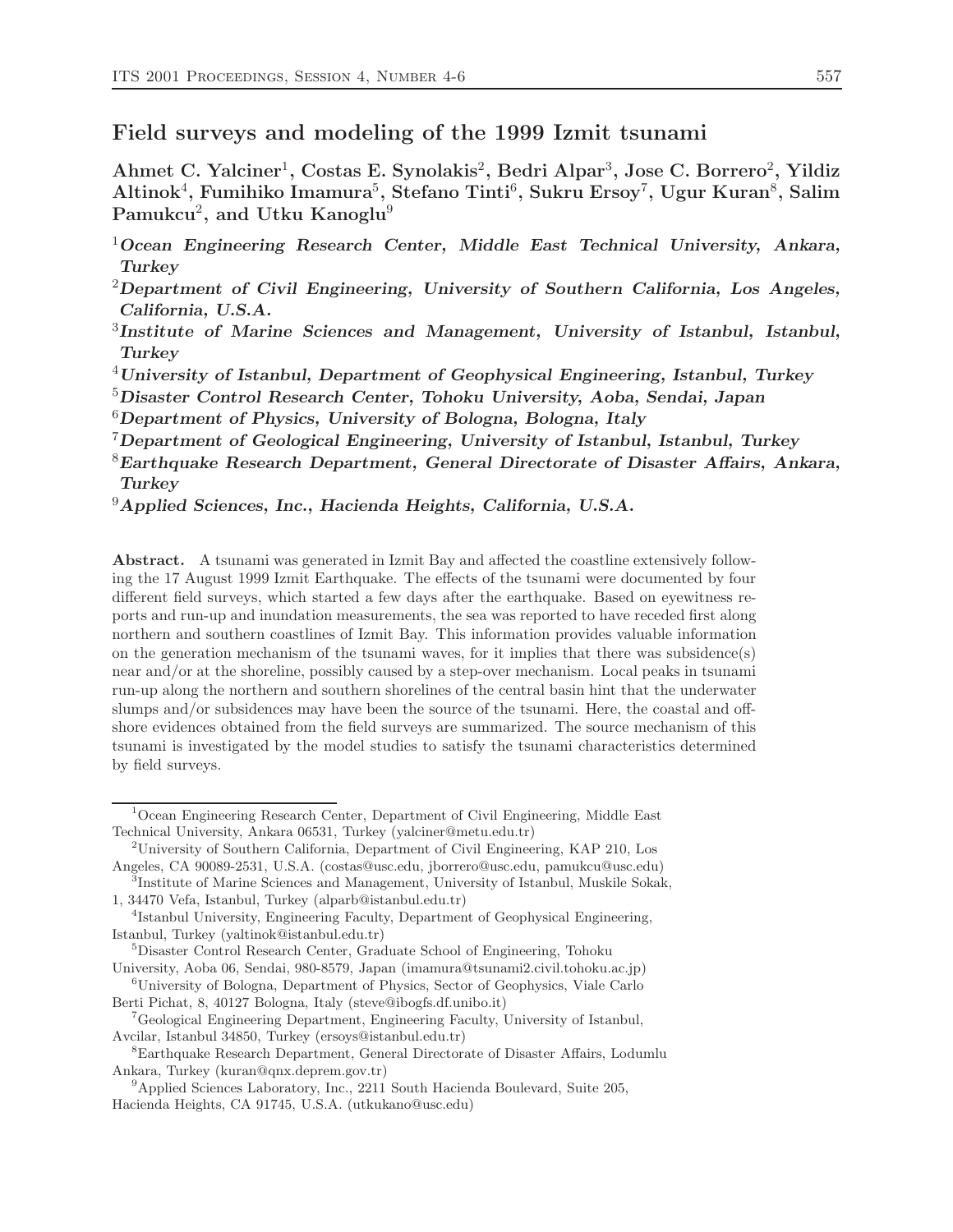

**Figure 1**: A diagram showing the tectonic setting of Izmit Bay (modified from Alpar and Yaltirak, 2000; Lattice et al., 2001). Thick line represents the master fault activated during the 17 August earthquake.

# **1. Introduction**

The Izmit earthquake (00:01:39.80 UTC, 17 August 1999) of magnitude  $M_w = 7.4$  occurred with a macroseismic epicenter near the town of Golcuk  $(40.702°N, 29.987°E)$ . The earthquake mainly caused a right-lateral strikeslip movement along the main fault crossing the Izmit Bay, which is a 53 km long and 2–10 km wide tectonically active basin with three small tectonic basins (Fig. 1). These basins covered mainly by fine-grained continental siliclastic material resulting from fluvial and littoral processes (Alpar, 2000). The field observations indicated that the earthquake, with a focal depth of 17 km, produced at least 125 km of surface rupture and dextral offsets as large as 4.2 m (Altinok et al., 1999; Barka et al., 2001).

Different field surveys had been performed for determining tsunami wave characteristics, which had been observed in Izmit Bay after the earthquake. Tsunami run-up measurements were taken using watermarks and sea born debris. More than one hundred eyewitnesses were interviewed. Overall the tsunami damage was small, but quite extensive spatially (Yalciner et al., 1999; Altinok et al., 1999; Yalciner et al., 2000).

In order to determine the source mechanism of this tsunami, the mathematical model Two-Layer, which was developed at the Tohoku University Disaster Control Research Center, is used. Several scenarios for the initial wave and propagation of a tsunami is tested. One of the results which satisfies the field data is presented.

# **2. Coastal Evidence of Izmit Tsunami**

According to field data from field surveys, the characteristics of the Izmit tsunami have been described in detail by Yalciner et al. (1999), Altinok et al. (1999), and Yalciner *et al.* (2000). Along the northern coast of Izmit Bay, in the central basin between Hereke and Tupras Industrial Plant, the tsunami had the form of a leading depression wave. Tadepalli and Synolakis (1994, 1996) first described these waves. The run-up heights ranged from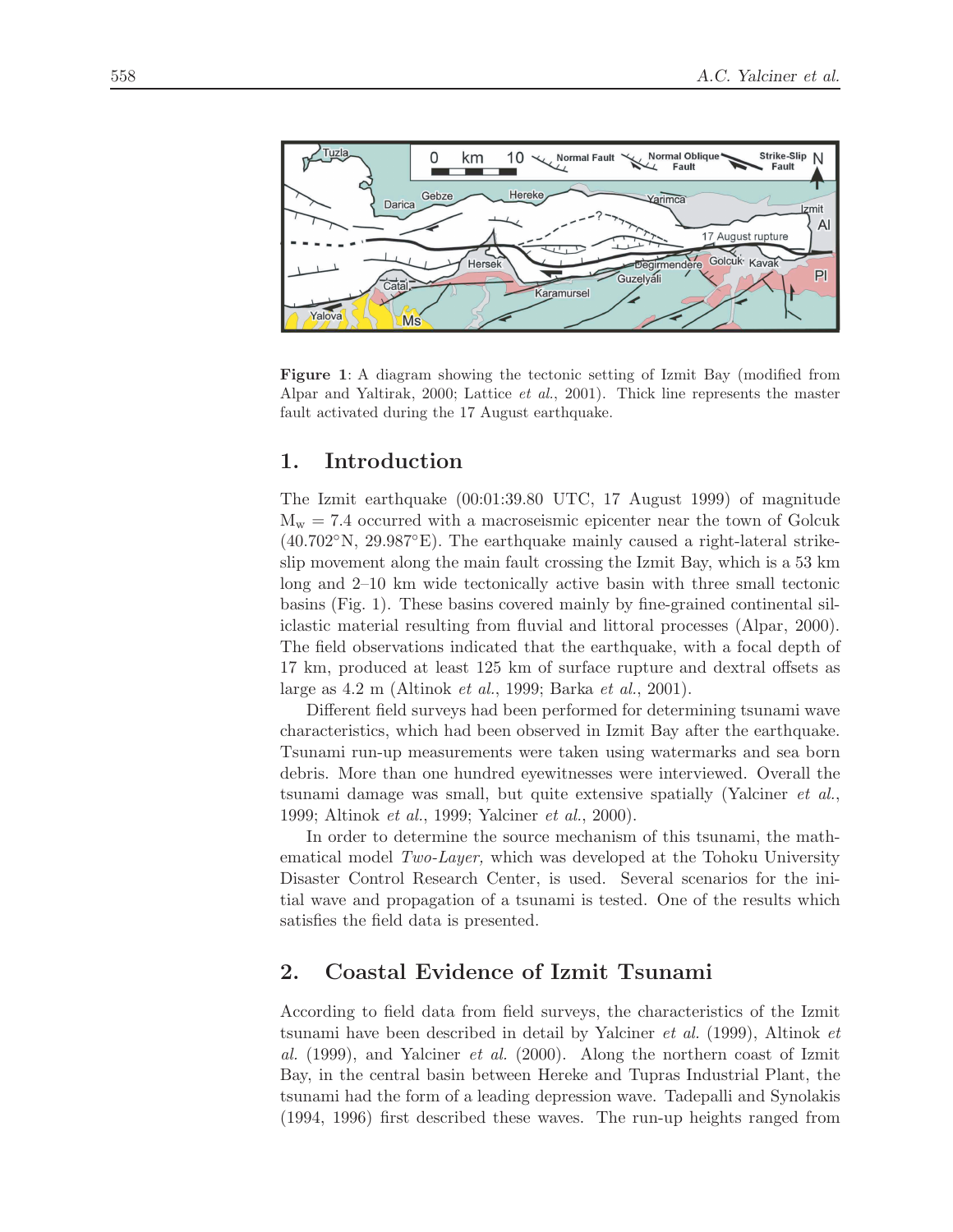1.5 to 2.6 m, and decreased to high water levels within 4 km east of Tupras and 10 km west of Hereke. The first wave arrived along the north coast a few minutes after the earthquake, and had a period of about 1 min. The hardest hit areas were Sirinyali, Kirazliyali, Yarimca Korfez, and Tupras. The wave carried mussels into houses and damaged doors and windows. At the locality Korfez near Yarimca, the inundation distance ranged up to 35 m. There were clear watermarks on the wall of the police station in Hereke, and at the Denizkosku restaurant near Korfez. Eyewitnesses reported that the wave arrived at Kirazliyali from the southeast and at Korfez from the south.

Along the southern coast between Degirmendere and Guzelyali, run-up heights were measured in the range of 0.8 to 2.5 m, and decreased to high water levels within 6 km east of Golcuk, location 20, and 10 km west of Guzelyali. The tsunami was observed as a leading depression wave to the west of Kavakli up to Guzelyali. The wave was noticed immediately after the earthquake. There was significant coastal subsidence in addition to slumping of the Cinarlik Park near Degirmendere. The subsided area extended 250 m along shore and 70 m perpendicular to shore, and included two piers, a hotel, a restaurant, a coffeehouse, and 14 large trees. The sea was observed receding about 150 m in less than 120 s near Degirmendere. When the sea came back, it flooded up to 35 m inland, as indicated by the mussels and dead fish left in this inundation area.

### **3. Offshore Evidence of Tsunami Source**

Izmit Bay is a tectonically active depositional area. Seismic profiles show that the asymmetric geometry of the bay is a result of half graben formation. Sediments in the basin are thickest in the deepest part of the graben and gradually thin southward. The average sedimentation rate is 20 cm per 1000 years, with a maximum of 150 cm per 1000 years for the deepest parts (Alpar, 2000). East–west compressional and north–south tensional forces created three basins in the bay and resulted as a response to the kinematical block displacements at active zones (Barka and Kadinsky-Cade, 1988).

Shallow seismic studies following the 1999 Izmit Earthquake showed a master fault crossing the Izmit Bay (Alpar, 1999; Sengor et al., 1999). Northward bending of this master fault causes en echelon faults and open tectonic basins of Izmit Bay as releasing bend basins (Alpar and Yaltirak, 2000). Secondary faults low-angle oblique to the master fault are the products of the dextral shearing mechanism. The tectonic setting of Izmit Bay is shown in Fig. 1.

In order to understand the tsunami generation, modeling is believed to be the most convenient tool. In order to define the source mechanism, the generation, propagation and coastal amplifications of this tsunami in Izmit Bay are modeled by using different scenarios.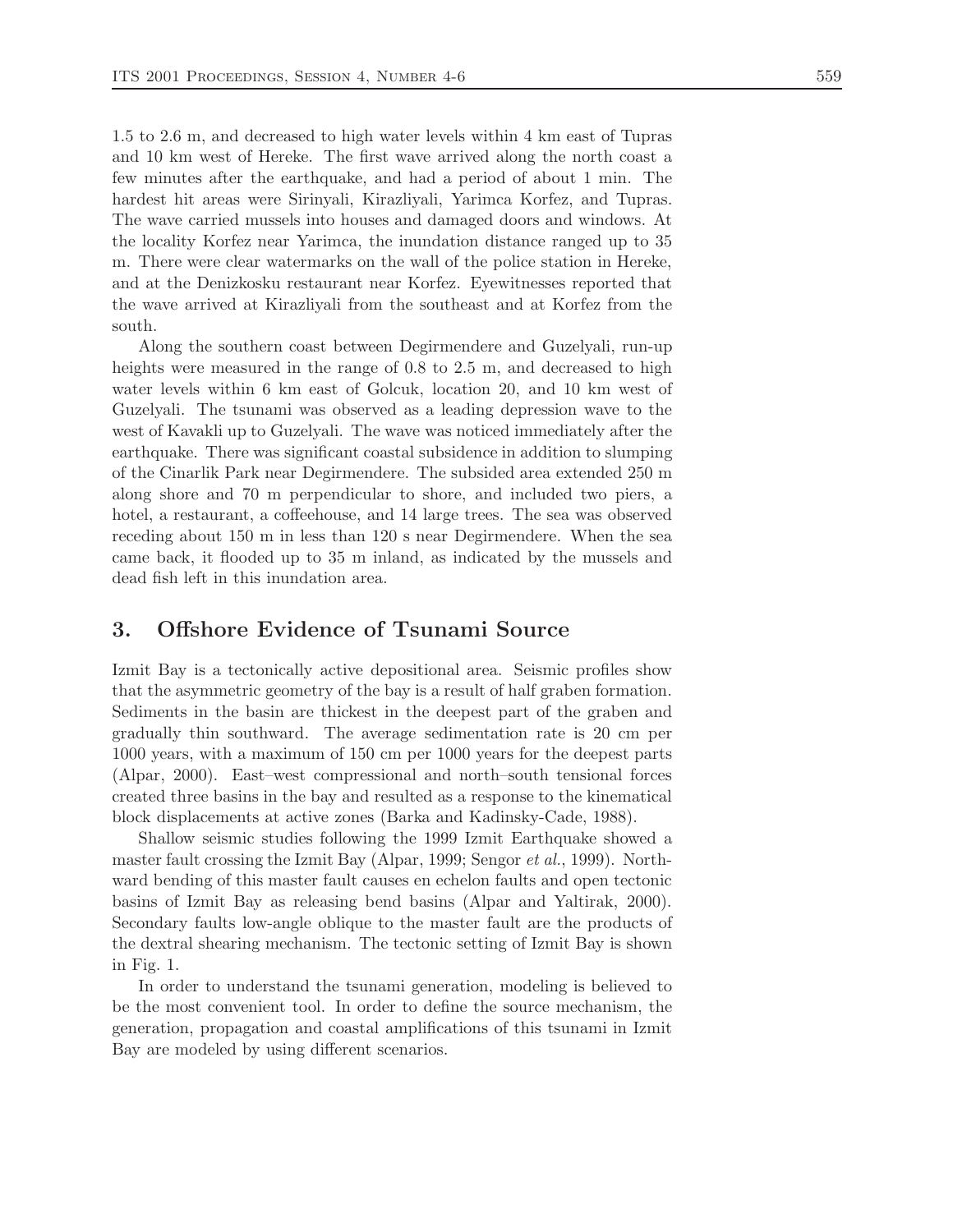#### **4. Modeling**

Until recently it was common to choose a water surface deformation as the initial condition for mathematical models for tsunamis. As a recent development of tsunami modeling, the model  $Two\text{-}Layer$  was created in Tohoku University Disaster Control Research Center in Japan (Imamura and Imteaz, 1995). Two-Layer can use the wave due to fault break as the initial condition and can also employ landslide motion for the wave generation. It is applied to simulate the Izmit tsunami in this study.

The computation domain is chosen as bounded by the longitudes  $28.49^{\circ}E$ and 29.96◦E and the latitudes 40.67◦N and 40.81◦N. The spatial grid size is taken as 50 m. Several tsunami scenarios related to tectonic settings are tested by Two-Layer.

According to seismic reflection surveys, the pure strike slip fault extends to west with bending in the basins, but mainly parallel to coastline. Its lateral offset diminishes westward at west of Ulasli. Depending on the bending structure of the buried master fault, there are some short but significant normal and normal oblique faults developed at some localities. One of them is seen clearly to the east of Golcuk on land. There are also some tensional surface ruptures near Yarimca and Tupras along the northern shores (Altinok et al., 1999). An eyewitness who was awake and watching the sea while sitting in his 5th floor balcony in Degirmendere felt a slight tremor for a very short period of time before the great earthquake and observed the receding of the sea before the earthquake (Altinok et al., 2001, in press). Therefore, it can be said that the Izmit tsunami was started by the recedence of the sea, triggered by the main fault. It is highly possible that the tsunami was superimposed by the motion of coastal landslides along the southern coast, and subsidence on the sea bottom. By considering this information, several scenarios have been tested.

As one of the applications, coastal subsidences at Degirmendere Cinarlik park (west of Golcuk) and Kavakli village (east of Golcuk) are used. It is found that the tsunami generation related to these subsidences is not sufficient to satisfy the arrival time to the north coasts of the central basin and the measured run-up values. There must be other subsidence type sources of tsunami in the bay near the north coast to satisfy leading depression wave and arrival time.

The scenario that assumes the secondary synthetic faults and tension cracks near the north coast and fault break along the south coast is simulated. The initial wave of the generated tsunami is shown in Fig. 2. The distribution of maximum water surface elevations along the north and south coasts are shown with the measured run-up data. In Fig. 2 the maximum water surface elevations computed at each grid point in the bay are also shown.

As seen from Fig. 2, the source of 1999 Izmit tsunami is mainly related to the water surface subsidence. The computed distribution of the maximum water surface elevations near the shoreline along north and south coasts are in agreement with the distribution of measured run-up values (Fig. 2). Since the finite difference technique cannot compute the run-up values exactly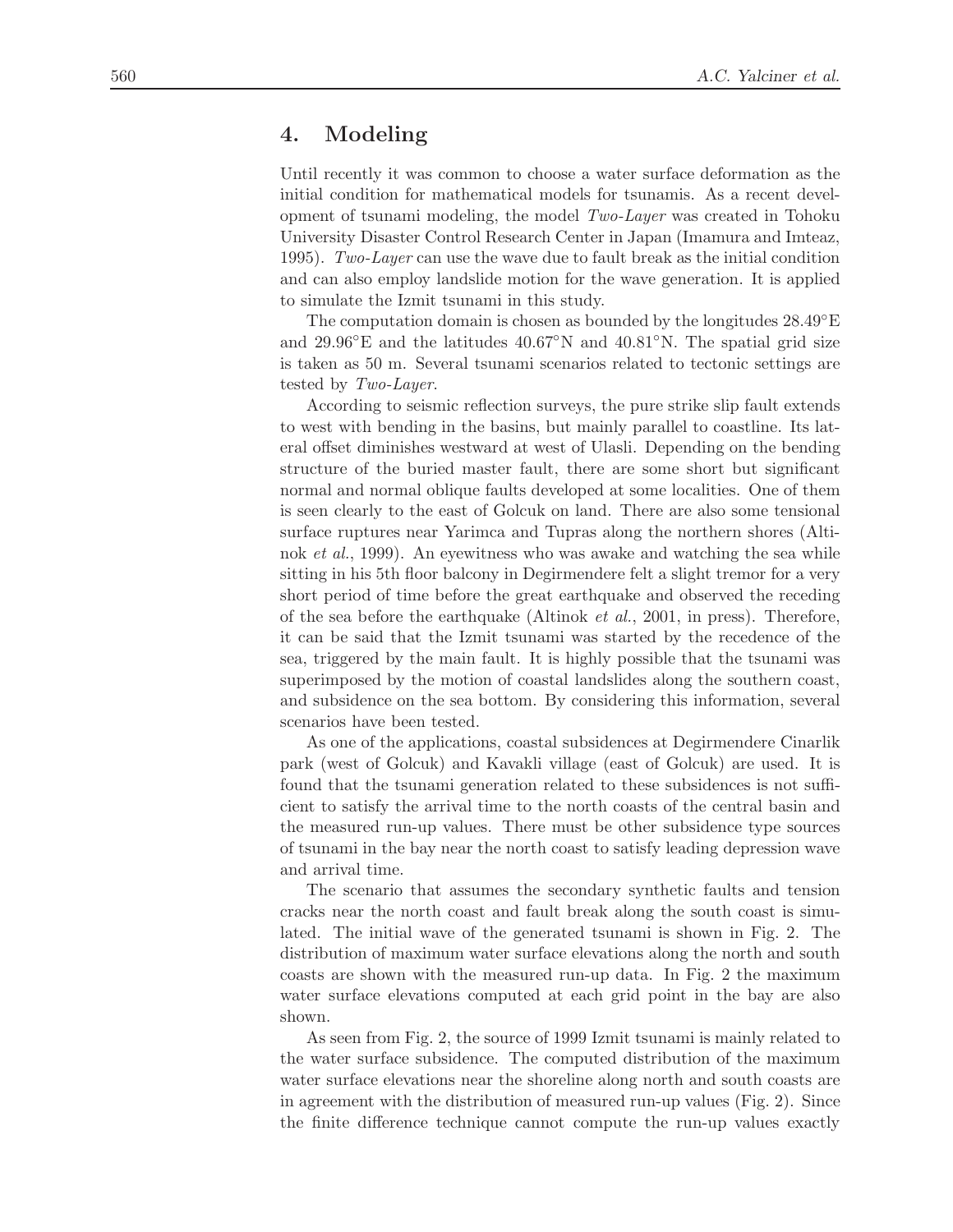

**Figure 2**: The distribution of maximum water surface elevations in Izmit Bay for the scenario of the 1999 Izmit tsunami and the comparison with measurements along the northern and southern coasts.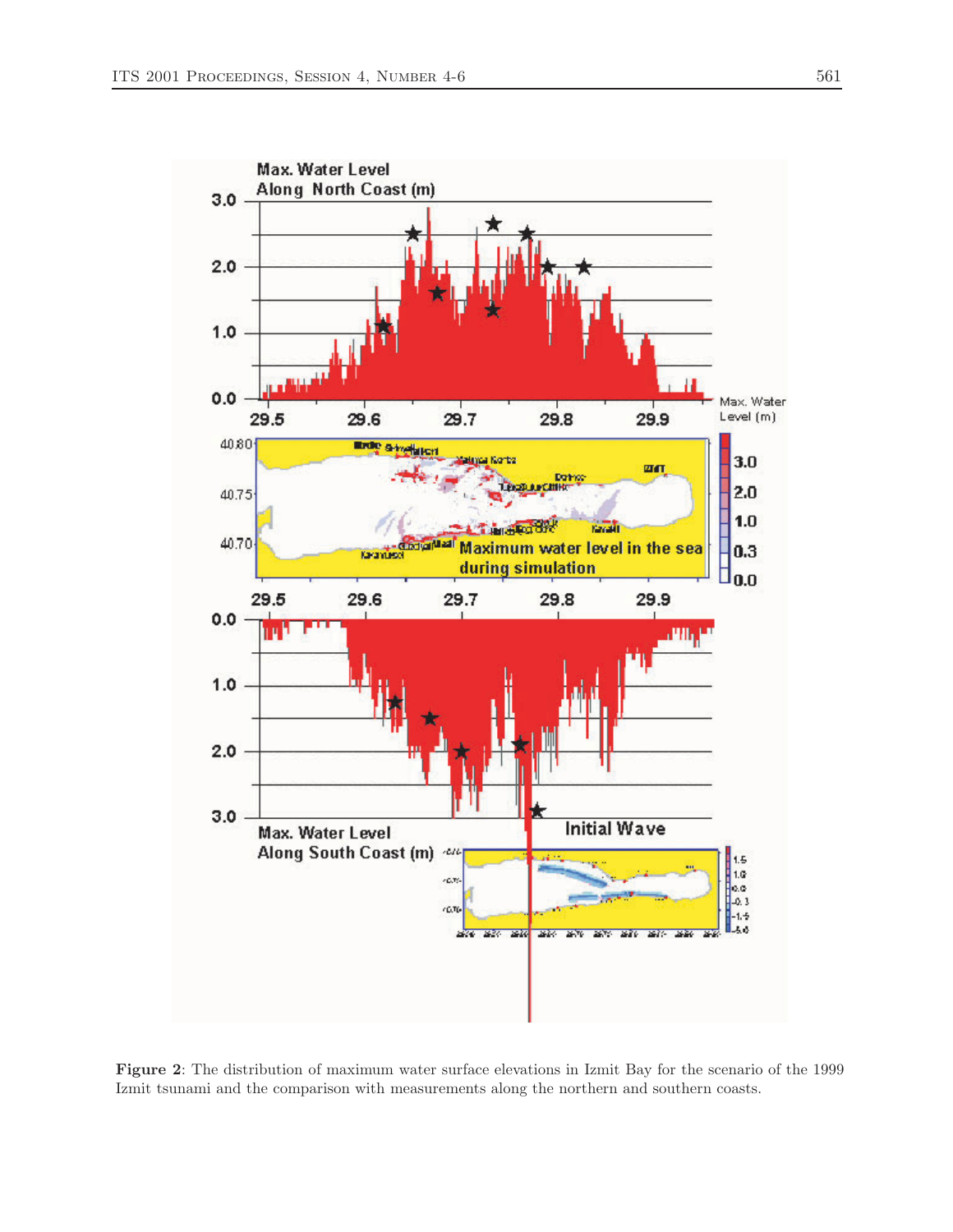because of its fixed spatial griding technique, the slight underestimation along the north coast and slight overestimation along the south coast are in acceptable limits.

### **5. Discussion and Conclusion**

The coastal and offshore evidences of the 1999 Izmit tsunami are summarized. The model Two-Layer is applied by using different source mechanisms related to geophysical data. The scenario, which considers the water level subsidence along the secondary fault parallel to north coast together with the water level subsidence along the south coast, can simulate the behavior of tsunami reasonably and the results are in agreement with the field data.

**Acknowledgments.** USC Professors James Dolan and Jean Pierre Bardet, Prof. Yalcin Yuksel from Yildiz Technical University, and California's State Lands Commission engineers Martin Eskijian and John Freikman are cheerfully acknowledged by the authors for their contributions in the field work, the latter particularly for their help in assessing the damage to port facilities. This study was supported by Professor Nobuo Shuto of Iwate Prefectural University of Japan, Dr. Cliff Astill of the National Science Foundation of the United States, the Istanbul University Research Fund (Projects O-467/280998, 1268/050599, O-803/31052000, and O-947/01022001), TUBITAK (YDABCAG-60, INTAG-827), JICA, GNDT (Gruppo Nazionale Difesa dai Terremoti), the University of Southern California, the Middle East Technical University, Tohoku University's Disaster Control Research Center, the University of Bologna, and the General Directorate of Disaster Affairs Turkey. KISKA A.S, E. Bortolucci, A. Armigliato, civil engineer Salih Saygili, and the Municipality of Degirmendere are also acknowledged for their valuable assistance.

### **6. References**

- Alpar, B. (1999): Underwater signatures of the Kocaeli Earthquake (August 17th 1999). Turkish J. Mar. Sci., 5, 111–130.
- Alpar, B. (2000): Marmara Denizi sismik gorunumu. In Marmara Denizinin Jeolojik Osinografisi ("The Seismic view of the Marmara Sea." In Geological Oceanograpy of the Marmara Sea), edited by E. Dogan and A. Kurter, Istanbul University Press, 127–163 (in Turkish).
- Alpar, B., and C. Yaltirak (2000): Tectonic setting of the Eastern Marmara Sea. Proceedings of the NATO Advanced Research Seminar, Integration of Earth Sciences Research on the 1999 Turkish and Greek Earthquakes, Istanbul, Turkey, 14–16 May 2000, 9–10.
- Altinok, Y., B. Alpar, S. Ersoy, and A.C. Yalciner (1999): Tsunami generation of the Kocaeli Earthquake (August 17th 1999) in the Izmit Bay: Coastal observations, bathymetry and seismic data. Turkish J. Mar. Sci., 5, 130–144.
- Altinok, Y., S. Tinti, B. Alpar, A.C. Yalciner, S. Ersoy, E. Bortolucci, and A. Armigliato (2001): The tsunami of August 17, 1999 in Izmit Bay, Turkey. Natural Hazards, in press.
- Barka, A.A., and K. Kadinsky-Cade (1988): Strike-slip fault geometry in Turkey and its influence on earthquake activity. Tectonics, 7, 663–684.
- Barka, A., O. Kozacı, S. Akyüz, and E. Altunel (2001): The 1999 Izmit and Duzce Earthquakes: Preliminary Results. Istanbul Technical University, Istanbul, Turkey, ISBN 975-561-182-7, 348 pp.